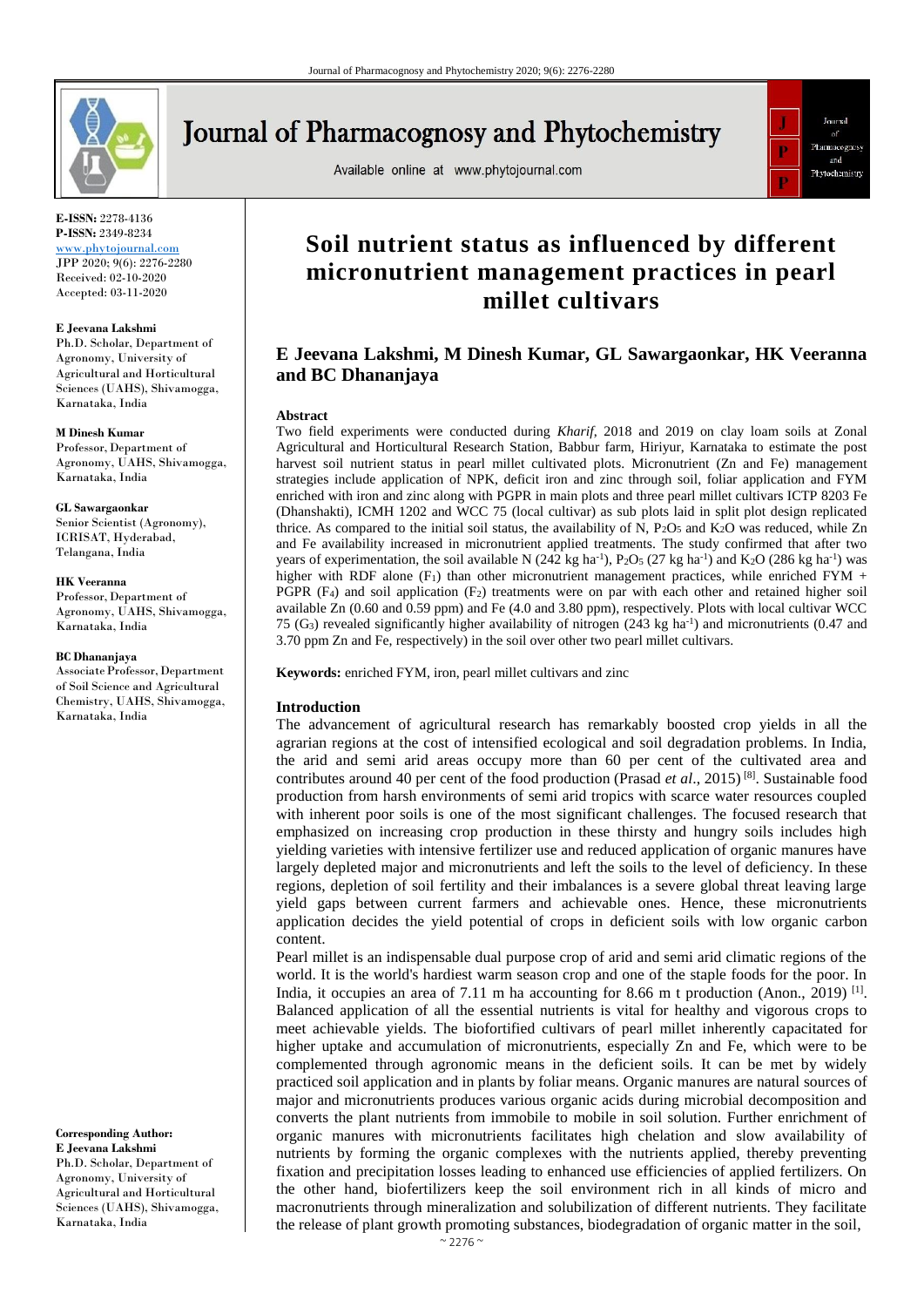better nutrient uptake and increased tolerance towards drought and moisture stress. Individual or co-inoculation of these plant growth promoting micro-organisms act synergistically and convert unavailable forms of nutrients to available forms.

#### **Material and Methods**

Field experiments were conducted during *Kharif*, 2018 and 2019 on clay loam soils at Zonal Agricultural and Horticultural Research Station, Babbur farm, Hiriyur, Chitradurga district, Karnataka. The geographical reference point of the experimental site was 13<sup>°</sup> 94' 38" North latitude and 76º 61'61" East longitude, with an altitude of 630 meters above mean sea level (MSL). It comes under the Agro-Climatic Region-10 and Central Dry Zone (Zone-IV) of Karnataka which is categorized under semi arid tropics. The soil of the study was moderately alkaline in reaction (8.10 pH) with a normal electrical conductivity (0.86 dSm<sup>-1</sup>) and low in organic carbon  $(1.92 \text{ g kg}^{-1})$ . Further, the soil is low in available nitrogen status  $(259 \text{ kg} \text{ ha}^{-1})$ , medium status for available  $P_2O_5$  (34 kg ha<sup>-1</sup>) and available  $K_2O$  (314 kg ha<sup>-1</sup>). The experimental site was respectively deficient in Zn (0.31 ppm) and Fe (3.62 ppm).

The experiment was laid out in split plot design with four micronutrient (Zn and Fe) management strategies as main plots  $viz.$ ,  $F_1$ : Control (Recommended dose of N, P and K),  $F_2$ : Recommended dose of  $FYM + N$ , P, K and management of deficit iron and zinc through soil application, F<sub>3</sub>: Recommended dose of  $FYM + N$ , P, K and management of deficit iron and zinc through foliar application and F4: Recommended dose of FYM enriched with deficit iron and zinc + recommended N, P,  $K$  + PGPR and three pearl millet cultivars,  $viz.$ , ICTP 8203 Fe (Dhanshakti)  $(G<sub>1</sub>)$ , ICMH 1202  $(G<sub>2</sub>)$  and WCC 75 (local cultivar)  $(G<sub>3</sub>)$  as sub plots. ICTP 8203 Fe and ICMH 1202 are biofortified variety and hybrid, respectively developed from ICRISAT. These twelve treatment combinations were replicated thrice in the experiment and the crop spacing adopted was 45 cm X 15 cm. The recommended dose of FYM was applied  $@ 7.5$  t ha<sup>-1</sup> two weeks before sowing for all the treatments as per the nutrient management practices planned across two years except for the plots with enriched FYM. FYM was enriched with the addition of  $ZnSO_4$  (20 kg ha<sup>-1</sup>) and FeSO<sub>4</sub> (10 kg ha<sup>-1</sup>), cured for 15 days under a shade and applied to the prescribed treatments. The basal recommended dose of fertilizers  $(50:25:0 \text{ kg N}, P_2O_5 \text{ and } K_2O \text{ ha}^{-1})$  in the form of urea (46 %) N) and single super phosphate (16 %  $P_2O_5$ ) were applied as per the treatments. In micronutrient management practices, soil application of  $ZnSO<sub>4</sub>$  (20 kg ha<sup>-1</sup>) and FeSO<sub>4</sub> (10 kg ha<sup>-1</sup>) was done two weeks after sowing the crop to avoid antagonism between phosphorus and zinc. The foliar

application of both the micronutrients  $(Zn-0.2 %$  & Fe-0.5 %) was carried out at 35 and 55 DAS. The treatments involving PGPR and enriched FYM, seed treatment was carried out with microbial consortia (*Azospirillum*, phosphate solubilizing bacteria and potassium solubilizing bacteria) and enriched FYM with zinc and iron was applied after curing before sowing of the crop.

The soil samples were drawn from 0 to 15 cm depth before sowing and after harvest of the crop. Samples were air dried, powdered, sieved using a two mm sieve and stored in poly bags for further analysis. Soil pH and organic carbon were analysed using potentiometry (Jackson, 1973)<sup>[3]</sup> and wet  $\alpha$  analyses along procedure and Black,  $1934$ )  $^{[12]}$  method, respectively. The soil available nitrogen was estimated by alkaline potassium permanganate method (Subbiah and Asija, 1956)  $[11]$ , available P<sub>2</sub>O<sub>5</sub> by Olsen's extractant method (Jackson, 1973)  $^{[3]}$  and available K<sub>2</sub>O by neutral normal ammonium acetate method (Jackson, 1973)  $[3]$ . The available micronutrients Zn and Fe were estimated through DTPA extractant by AAS method (Lindsay and Norwell, 1978)<sup>[6]</sup>. The data on different parameters collected was subjected to analysis of variance and explained in the following paragraphs.

#### **Results and Discussion**

The soil reaction and organic carbon content at harvest of pearl millet indicated minor differences compared to initial status  $(8.10 \text{ and } 1.92 \text{ g kg}^{-1})$ , respectively. Further it was found that they were comparable among the treatments in the study (Table 2) with slight improvement in the organic carbon in plots treated with the application of enriched FYM with Zn and Fe along with PGPR. The data pertaining to available N,  $P_2O_5$ ,  $K_2O$ ,  $Zn$  and Fe status of soil after harvest of pearl millet as influenced by cultivars and micronutrient management practices is furnished in Table 3 and 4, respectively. The results revealed that the available nitrogen, phosphorus, potassium, iron and zinc were significantly varied among the treatments. In the treatments with higher yields the major nutrient availability was found lower due to the higher uptake and biomass production (Table 1).

Before initiating the experiment, major nutrients recorded  $259$ ,  $34$  and  $314$  kg ha<sup>-1</sup>, respectively, for nitrogen, phosphorus and potassium. After the first year of study, nitrogen reduced to significant level of  $218 \text{ kg}$  ha<sup>-1</sup> but succeeding year more or less no further reduction was observed. On the similar lines, phosphorus and potassium also reduced from 34 and 314 kg ha<sup>-1</sup> to 23 and 260 kg ha<sup>-1</sup>, respectively, however the values did not reduce further in the second year of experimentation in the plots that received farm yard manure apart from recommended

|          |                            |                            | <b>Table 1:</b> Yields and harvest index of pearl millet cultivars as influenced by different micronutrient management practices |                       |
|----------|----------------------------|----------------------------|----------------------------------------------------------------------------------------------------------------------------------|-----------------------|
| eatments | Grain yield $(kg ha^{-1})$ | Straw vield $(kg ha^{-1})$ | Biological yield $(kg ha-1)$                                                                                                     | Harvest index $(\% )$ |
|          |                            |                            |                                                                                                                                  |                       |

| <b>Treatments</b>            | Grain yield $(kg ha^{-1})$                      |      | Straw yield $(kg ha^{-1})$ |      | Biological vield $(kg ha-1)$ |        |       | Harvest index $(\% )$ |        |       |           |           |
|------------------------------|-------------------------------------------------|------|----------------------------|------|------------------------------|--------|-------|-----------------------|--------|-------|-----------|-----------|
|                              | 2018                                            | 2019 | Pooled                     | 2018 | 2019                         | Pooled | 2018  | 2019                  | Pooled | 2018  | 2019      | Pooled    |
|                              | Main plots (micronutrient management practices) |      |                            |      |                              |        |       |                       |        |       |           |           |
| F <sub>1</sub>               | 1575                                            | 792  | 1684                       | 3600 | 3965                         | 3782   | 5175  | 5758                  | 5466   | 30.26 | 31.11     | 30.68     |
| F <sub>2</sub>               | 1698                                            | 1983 | 1841                       | 3885 | 4239                         | 4062   | 5583  | 6221                  | 5902   | 30.33 | 31.87     | 31.10     |
| F <sub>3</sub>               | 1617                                            | 1977 | 1797                       | 3630 | 4160                         | 3895   | 5247  | 6136                  | 5692   | 30.73 | 32.23     | 31.48     |
| F <sub>4</sub>               | 1748                                            | 2090 | 1919                       | 3940 | 4463                         | 4202   | 5688  | 6553                  | 6121   | 30.66 | 31.83     | 31.24     |
| $S.$ Em $\pm$                | 28.3                                            | 24.2 | 18.6                       | 77.6 | 76.3                         | 60.3   | 103.6 | 93.7                  | 75.0   | 0.20  | 0.29      | 0.22      |
| $CD (P=0.05)$                | 99                                              | 86   | 66                         | 274  | 269                          | 213    | 365   | 331                   | 265    | NS.   | <b>NS</b> | <b>NS</b> |
| <b>Sub plots (Cultivars)</b> |                                                 |      |                            |      |                              |        |       |                       |        |       |           |           |
| G <sub>1</sub>               | 1814                                            | 1936 | 1875                       | 4121 | 4254                         | 4188   | 5935  | 6191                  | 6063   | 30.58 | 31.31     | 30.94     |
| G <sub>2</sub>               | 1906                                            | 2288 | 2097                       | 4155 | 4780                         | 4468   | 6060  | 7069                  | 6565   | 31.44 | 32.35     | 31.90     |
| G <sub>3</sub>               | 1259                                            | 1656 | 1458                       | 3015 | 3586                         | 3301   | 4275  | 5242                  | 4759   | 29.46 | 31.06     | 30.26     |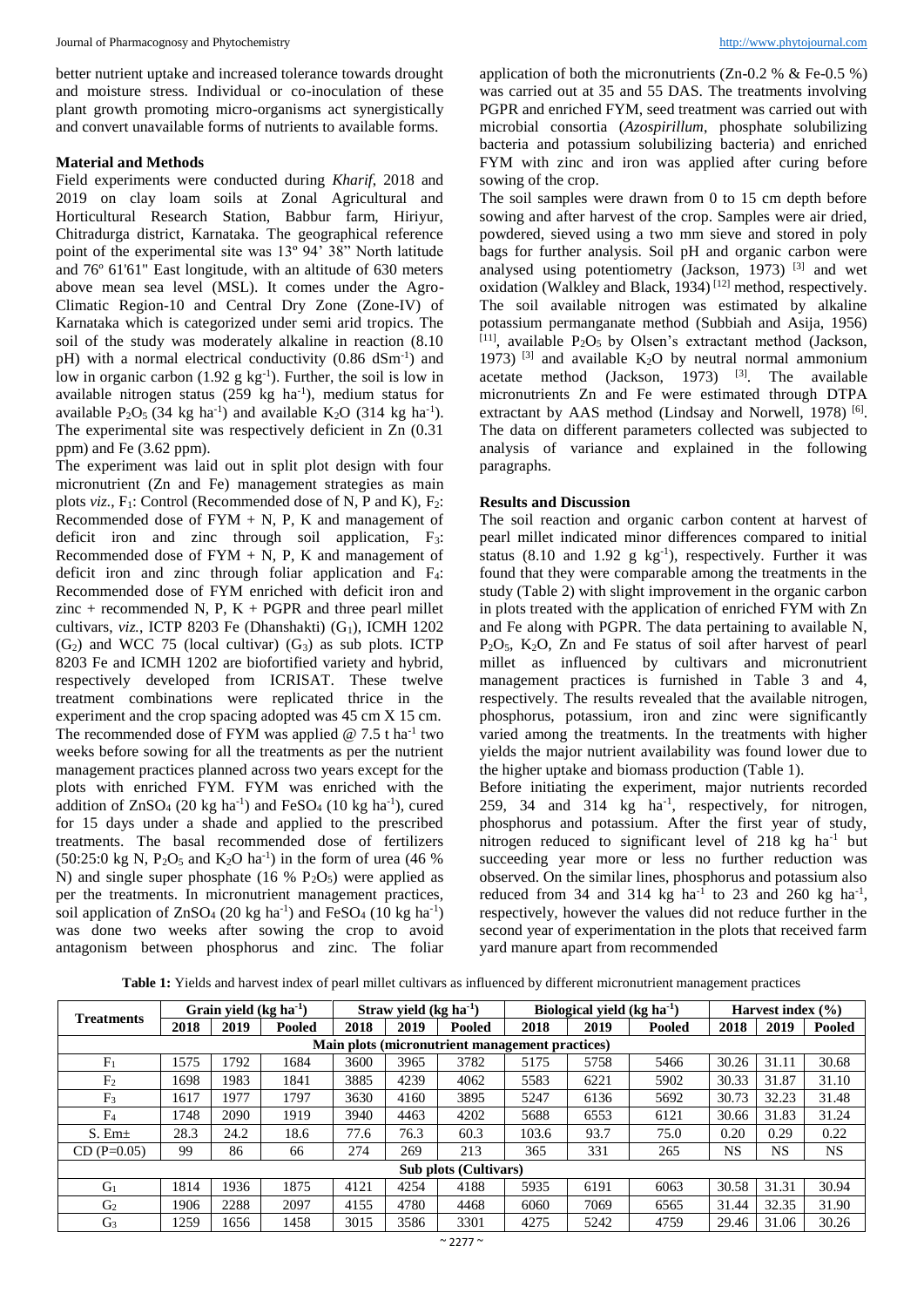| $S.$ Em $\pm$                | 30.9      | 27.2 | 18.6 | 57.4  | 69.7  | 42.7      | 81.7      | 77.2  | 55.4      | 0.32  | 0.45      | 0.22  |
|------------------------------|-----------|------|------|-------|-------|-----------|-----------|-------|-----------|-------|-----------|-------|
| $CD (P=0.05)$                | 94        | 82   | 56   | 174   | 211   | 129       | 247       | 233   | 168       | 0.95  | <b>NS</b> | 0.66  |
| Interaction ( $F \times G$ ) |           |      |      |       |       |           |           |       |           |       |           |       |
| $F_1G_1$                     | 1730      | 1794 | 1762 | 3956  | 4040  | 3998      | 5686      | 5834  | 5760      | 30.43 | 30.77     | 30.60 |
| $F_1G_2$                     | 1853      | 2044 | 1948 | 4010  | 4421  | 4216      | 5863      | 6465  | 6164      | 31.59 | 31.62     | 31.60 |
| $F_1G_3$                     | 1143      | 1539 | 1341 | 2832  | 3435  | 3133      | 3975      | 4973  | 4474      | 28.75 | 30.93     | 29.84 |
| $F_2G_1$                     | 1838      | 1927 | 1883 | 4175  | 4212  | 4194      | 6013      | 6140  | 6076      | 30.60 | 31.38     | 30.99 |
| $F_2G_2$                     | 1920      | 2328 | 2124 | 4259  | 4944  | 4601      | 6178      | 7272  | 6725      | 31.06 | 32.00     | 31.53 |
| $F_2G_3$                     | 1336      | 1693 | 1514 | 3221  | 3560  | 3390      | 4557      | 5253  | 4905      | 29.32 | 32.25     | 30.78 |
| $F_3G_1$                     | 1785      | 1893 | 1839 | 3953  | 4173  | 4063      | 5738      | 6065  | 5902      | 31.11 | 31.37     | 31.24 |
| $F_3G_2$                     | 1856      | 2372 | 2114 | 4089  | 4812  | 4451      | 5945      | 7184  | 6565      | 31.22 | 33.01     | 32.12 |
| $F_3G_3$                     | 1211      | 1666 | 1439 | 2848  | 3494  | 3171      | 4059      | 5160  | 4610      | 29.86 | 32.31     | 31.09 |
| $F_4G_1$                     | 1902      | 2131 | 2017 | 4400  | 4592  | 4496      | 6302      | 6724  | 6513      | 30.17 | 31.72     | 30.94 |
| $F_4G_2$                     | 1995      | 2410 | 2203 | 4260  | 4944  | 4602      | 6255      | 7354  | 6805      | 31.90 | 32.77     | 32.33 |
| $F_4G_3$                     | 1347      | 1729 | 1538 | 3160  | 3854  | 3507      | 4507      | 5583  | 5045      | 29.91 | 31.00     | 30.46 |
| $S.$ Em $\pm$                | 57.9      | 50.6 | 35.6 | 121.8 | 137.0 | 92.1      | 168.9     | 157.1 | 117.6     | 0.55  | 0.79      | 0.42  |
| $CD (P=0.05)$                | <b>NS</b> | NS   | NS.  | NS    | NS    | <b>NS</b> | <b>NS</b> | NS.   | <b>NS</b> | NS    | <b>NS</b> | NS    |

Table 2: Soil pH and organic carbon (g kg<sup>-1</sup>) at harvest of pearl millet cultivars as influenced by different micronutrient management practices

|                           |           | pH                                              | $OC(g kg-1)$ |           |  |
|---------------------------|-----------|-------------------------------------------------|--------------|-----------|--|
| <b>Treatments</b>         | 2018      | 2019                                            | 2018         | 2019      |  |
|                           |           | Main plots (Micronutrient management practices) |              |           |  |
| $F_1$                     | 8.09      | 8.07                                            | 1.93         | 1.93      |  |
| F <sub>2</sub>            | 8.08      | 8.05                                            | 1.94         | 1.95      |  |
| F <sub>3</sub>            | 8.09      | 8.08                                            | 1.93         | 1.94      |  |
| F <sub>4</sub>            | 8.06      | 7.97                                            | 1.95         | 1.95      |  |
| S. Em <sub>±</sub>        | 0.05      | 0.04                                            | 0.01         | 0.01      |  |
| $CD(P=0.05)$              | <b>NS</b> | <b>NS</b>                                       | <b>NS</b>    | <b>NS</b> |  |
|                           |           | Sub plots (Cultivars)                           |              |           |  |
| G <sub>1</sub>            | 8.08      | 8.06                                            | 1.94         | 1.94      |  |
| G <sub>2</sub>            | 8.07      | 8.04                                            | 1.94         | 1.94      |  |
| G <sub>3</sub>            | 8.09      | 8.03                                            | 1.94         | 1.95      |  |
| $\overline{S}$ . Em $\pm$ | 0.12      | 0.13                                            | 0.01         | 0.04      |  |
| $CD(P=0.05)$              | <b>NS</b> | <b>NS</b>                                       | <b>NS</b>    | <b>NS</b> |  |
|                           |           | Interaction (F X G)                             |              |           |  |
| $F_1G_1$                  | 8.09      | 8.08                                            | 1.93         | 1.94      |  |
| $\rm F_1G_2$              | 8.09      | 8.08                                            | 1.94         | 1.93      |  |
| $F_1G_3$                  | 8.08      | 8.07                                            | 1.93         | 1.93      |  |
| $F_2G_1$                  | 8.08      | 8.08                                            | 1.94         | 1.95      |  |
| $F_2G_2$                  | 8.08      | 8.03                                            | 1.93         | 1.94      |  |
| $F_2G_3$                  | 8.09      | 8.05                                            | 1.94         | 1.95      |  |
| $F_3G_1$                  | 8.09      | 8.05                                            | 1.93         | 1.93      |  |
| $F_3G_2$                  | 8.10      | 8.10                                            | 1.94         | 1.95      |  |
| $F_3G_3$                  | 8.08      | 8.09                                            | 1.93         | 1.94      |  |
| $F_4G_1$                  | 8.05      | 8.02                                            | 1.95         | 1.95      |  |
| $F_4G_2$                  | 8.02      | 7.97                                            | 1.94         | 1.95      |  |
| $F_4G_3$                  | 8.10      | 7.92                                            | 1.95         | 1.96      |  |
| $S.$ Em $\pm$             | 0.12      | 0.22                                            | 0.01         | 0.06      |  |
| $CD(P=0.05)$              | NS        | NS                                              | NS           | <b>NS</b> |  |

Initial soil pH - 8.10, soil organic carbon -  $1.92$  g kg<sup>-1</sup>

NPK except first treatment. For biomass production, the inorganic fertilizers paved higher contribution along with the native availability, while decomposition of manure to available nutrient status being a slow process added continuously to the soil pool directly helped to sustain the soil health (Rekha *et al.*, 2018)<sup>[10]</sup>.

Among the treatments, after two years, the soil available N and  $K_2O$  (242 and 286 kg ha<sup>-1</sup>, respectively) were significantly higher with RDF alone  $(F_1)$  than other micronutrient management practices, while  $P_2O_5$  was comparable among them. The application of recommended FYM enriched with deficit iron and zinc + recommended  $NPK + PGPR$  (F<sub>4</sub>) and soil application of iron and zinc along

with recommended FYM + NPK  $(F_2)$  witnessed significantly lower levels of soil available N  $(226 \text{ kg ha}^{-1})$  as well as  $K_2O$  $(268 \text{ and } 271 \text{ kg ha}^{-1})$ , respectively) and was on par with each other (Table 3). Compared to the initial readings (0.31 ppm for Zn and 3.62 ppm for Fe) of the experimentation, after harvest of the crop in each successive years, the retention of the selected micronutrients was found higher (0.29 to 0.60 ppm for Zn and 3.07 to 4.00 ppm for Fe). In that, the micronutrient applied plots had a higher retentivity (Table 4). The data inferred that higher soil micronutrient (Zn and Fe) status was observed with the application of recommended FYM enriched with deficit iron and zinc + recommended  $NPK$  + PGPR  $(F_4)$   $(0.60$  and 4.00 ppm Zn and Fe,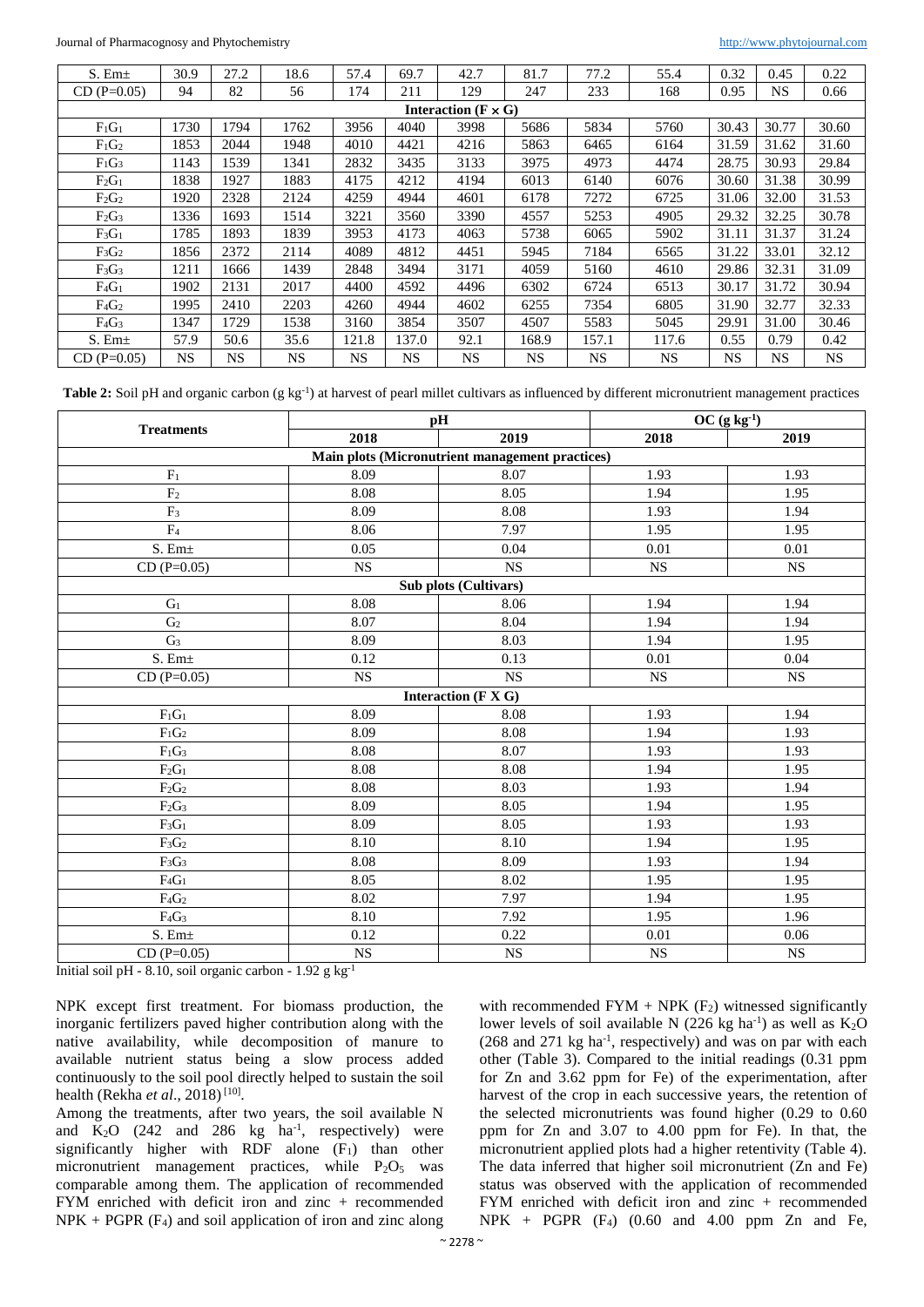respectively) which was on par with the soil application of deficit iron and zinc along with recommended FYM + NPK  $(F<sub>2</sub>)$  (0.59 and 3.80 ppm Zn and Fe, respectively).

Among the pearl millet cultivar plots, lower (226, 24 and 272 kg ha<sup>-1</sup> N,  $P_2O_5$  and K<sub>2</sub>O, respectively) availability of major nutrients was observed in ICMH 1202  $(G<sub>2</sub>)$  hybrid plots and higher (243, 27 and 285 kg ha<sup>-1</sup> N,  $P_2O_5$  and K<sub>2</sub>O, respectively) with WCC 75  $(G_3)$  cultivar plots. Further higher soil available Zn and Fe of 0.47 and 3.70 ppm, respectively, were recorded with WCC 75  $(G_3)$  cultivar and significantly lower values with ICMH 1202  $(G_2)$  (0.42 and 3.38 ppm Zn and Fe, respectively) and ICTP 8203 Fe  $(G_1)$  (0.44 and 3.46) ppm Zn and Fe, respectively) cultivars in the study.

The soil nutrient status altered among the different nutrient management practices and cultivars based on the nutrient demand and uptake of the nutrients. The micronutrient application through enriched FYM and PGPR application in ICMH 1202 (2203 kg ha-1 ) and ICTP 8203 Fe

| <b>Table 3:</b> Soil nutrient status at harvest of pearl millet cultivars as influenced by different micronutrient management practices |  |  |  |
|-----------------------------------------------------------------------------------------------------------------------------------------|--|--|--|
|-----------------------------------------------------------------------------------------------------------------------------------------|--|--|--|

|                   |                  | Available $N$ (kg ha <sup>-1</sup> ) | Available $P_2O_5$ (kg ha <sup>-1</sup> )          |                        | Available $K_2O$ (kg ha <sup>-1</sup> ) |                        |  |
|-------------------|------------------|--------------------------------------|----------------------------------------------------|------------------------|-----------------------------------------|------------------------|--|
| <b>Treatments</b> | 2018             | 2019                                 | 2018                                               | 2019                   | 2018                                    | 2019                   |  |
|                   |                  |                                      | Main plots (Micronutrient management practices)    |                        |                                         |                        |  |
| F <sub>1</sub>    | 241              | 242                                  | 29                                                 | 27                     | 285                                     | 286                    |  |
| F <sub>2</sub>    | 227              | 226                                  | $\overline{23}$                                    | $\overline{23}$        | 273                                     | 271                    |  |
| $\overline{F_3}$  | 237              | 235                                  | 27                                                 | 27                     | 278                                     | 277                    |  |
| $\overline{F_4}$  | 226              | 226                                  | 26                                                 | 26                     | 268                                     | 268                    |  |
| S. $Em±$          | 2.3              | 1.4                                  | 1.4                                                | 1.2                    | 1.6                                     | 1.6                    |  |
| $CD(P=0.05)$      | 8                | 5                                    | <b>NS</b>                                          | $_{\rm NS}$            | $\sqrt{6}$                              | 6                      |  |
|                   |                  |                                      | Sub plots (Cultivars)                              |                        |                                         |                        |  |
| $G_1$             | 230              | 229                                  | 26                                                 | 26                     | 274                                     | 270                    |  |
| $\overline{G_2}$  | 226              | 226                                  | 25                                                 | 24                     | 269                                     | 272                    |  |
| G <sub>3</sub>    | 242              | 243                                  | 27                                                 | 27                     | 286                                     | 285                    |  |
| $S.$ Em $\pm$     | 4.2              | 3.9                                  | 1.4                                                | 1.5                    | 4.7                                     | 4.7                    |  |
| $CD (P=0.05)$     | 13               | 12                                   | <b>NS</b>                                          | <b>NS</b>              | <b>NS</b>                               | <b>NS</b>              |  |
|                   |                  |                                      | Interaction ( $\mathbf{F} \mathbf{X} \mathbf{G}$ ) |                        |                                         |                        |  |
| $F_1G_1$          | 237              | 240                                  | 29                                                 | 26                     | 283                                     | 285                    |  |
| $F_1G_2$          | 237              | 235                                  | 28                                                 | 25                     | 277                                     | 284                    |  |
| $F_1G_3$          | 249              | 252                                  | 31                                                 | 30                     | 295                                     | 290                    |  |
| $F_2G_1$          | 224              | 225                                  | 23                                                 | 23                     | 269                                     | 266                    |  |
| $F_2G_2$          | 218              | 220                                  | 23                                                 | 22                     | 268                                     | 264                    |  |
| $F_2G_3$          | 240              | 235                                  | 23                                                 | 24                     | 281                                     | 283                    |  |
| $F_3G_1$          | 236              | 231                                  | 27                                                 | 28                     | 274                                     | 269                    |  |
| $F_3G_2$          | 232              | 230                                  | 25                                                 | 27                     | 270                                     | 276                    |  |
| $F_3G_3$          | 241              | 245                                  | 29                                                 | 26                     | 290                                     | 287                    |  |
| $F_4G_1$          | 222              | 221                                  | $\overline{25}$                                    | 25                     | 268                                     | 262                    |  |
| $F_4G_2$          | 218              | 219                                  | 24                                                 | 24                     | 260                                     | 263                    |  |
| $F_4G_3$          | 239              | 240                                  | 27                                                 | 29                     | 277                                     | 281                    |  |
| $S.$ Em $\pm$     | $\overline{7.3}$ | 6.6                                  | 2.6                                                | 2.8                    | 7.8                                     | 7.8                    |  |
| $CD(P=0.05)$      | NS               | $\overline{\text{NS}}$               | $\overline{\text{NS}}$                             | $\overline{\text{NS}}$ | <b>NS</b>                               | $\overline{\text{NS}}$ |  |

Initial soil available N,  $P_2O_5$  and  $K_2O - 259$ , 34 and 314 kg ha<sup>-1</sup>, respectively

**Table 4:** Soil micronutrient status at harvest of pearl millet cultivars as influenced by different micronutrient management practices

|                                                        | DTPA extractable Zn (ppm) |                              | <b>DTPA</b> extractable Fe (ppm) |      |  |  |  |  |  |
|--------------------------------------------------------|---------------------------|------------------------------|----------------------------------|------|--|--|--|--|--|
| <b>Treatments</b>                                      | 2018                      | 2019                         | 2018                             | 2019 |  |  |  |  |  |
| <b>Main plots (Micronutrient management practices)</b> |                           |                              |                                  |      |  |  |  |  |  |
| F <sub>1</sub>                                         | 0.32                      | 0.29                         | 3.39                             | 3.07 |  |  |  |  |  |
| F <sub>2</sub>                                         | 0.55                      | 0.59                         | 3.80                             | 3.80 |  |  |  |  |  |
| F <sub>3</sub>                                         | 0.32                      | 0.30                         | 3.32                             | 3.17 |  |  |  |  |  |
| F <sub>4</sub>                                         | 0.57                      | 0.60                         | 3.79                             | 4.00 |  |  |  |  |  |
| S. Em <sub>±</sub>                                     | 0.01                      | 0.01                         | 0.03                             | 0.10 |  |  |  |  |  |
| $CD(P=0.05)$                                           | 0.04                      | 0.02                         | 0.11                             | 0.35 |  |  |  |  |  |
| Sub plots (Cultivars)                                  |                           |                              |                                  |      |  |  |  |  |  |
| G <sub>1</sub>                                         | 0.44                      | 0.44                         | 3.53                             | 3.46 |  |  |  |  |  |
| G <sub>2</sub>                                         | 0.43                      | 0.42                         | 3.47                             | 3.38 |  |  |  |  |  |
| G <sub>3</sub>                                         | 0.46                      | 0.47                         | 3.72                             | 3.70 |  |  |  |  |  |
| $S.$ Em $\pm$                                          | 0.01                      | 0.01                         | 0.07                             | 0.08 |  |  |  |  |  |
| $CD(P=0.05)$                                           | 0.03                      | 0.03                         | 0.20                             | 0.25 |  |  |  |  |  |
|                                                        |                           | Interaction ( $F \times G$ ) |                                  |      |  |  |  |  |  |
| $F_1G_1$                                               | 0.32                      | 0.25                         | 3.35                             | 3.07 |  |  |  |  |  |
| $F_1G_2$                                               | 0.31                      | 0.29                         | 3.30                             | 2.82 |  |  |  |  |  |
| $F_1G_3$                                               | 0.34                      | 0.33                         | 3.52                             | 3.33 |  |  |  |  |  |
| $F_2G_1$                                               | 0.55                      | 0.61                         | 3.78                             | 3.79 |  |  |  |  |  |
| $F_2G_2$                                               | 0.53                      | 0.56                         | 3.71                             | 3.77 |  |  |  |  |  |
| $F_2G_3$                                               | 0.57                      | 0.60                         | 3.92                             | 3.85 |  |  |  |  |  |
| $F_3G_1$                                               | 0.31                      | 0.29                         | 3.25                             | 3.05 |  |  |  |  |  |